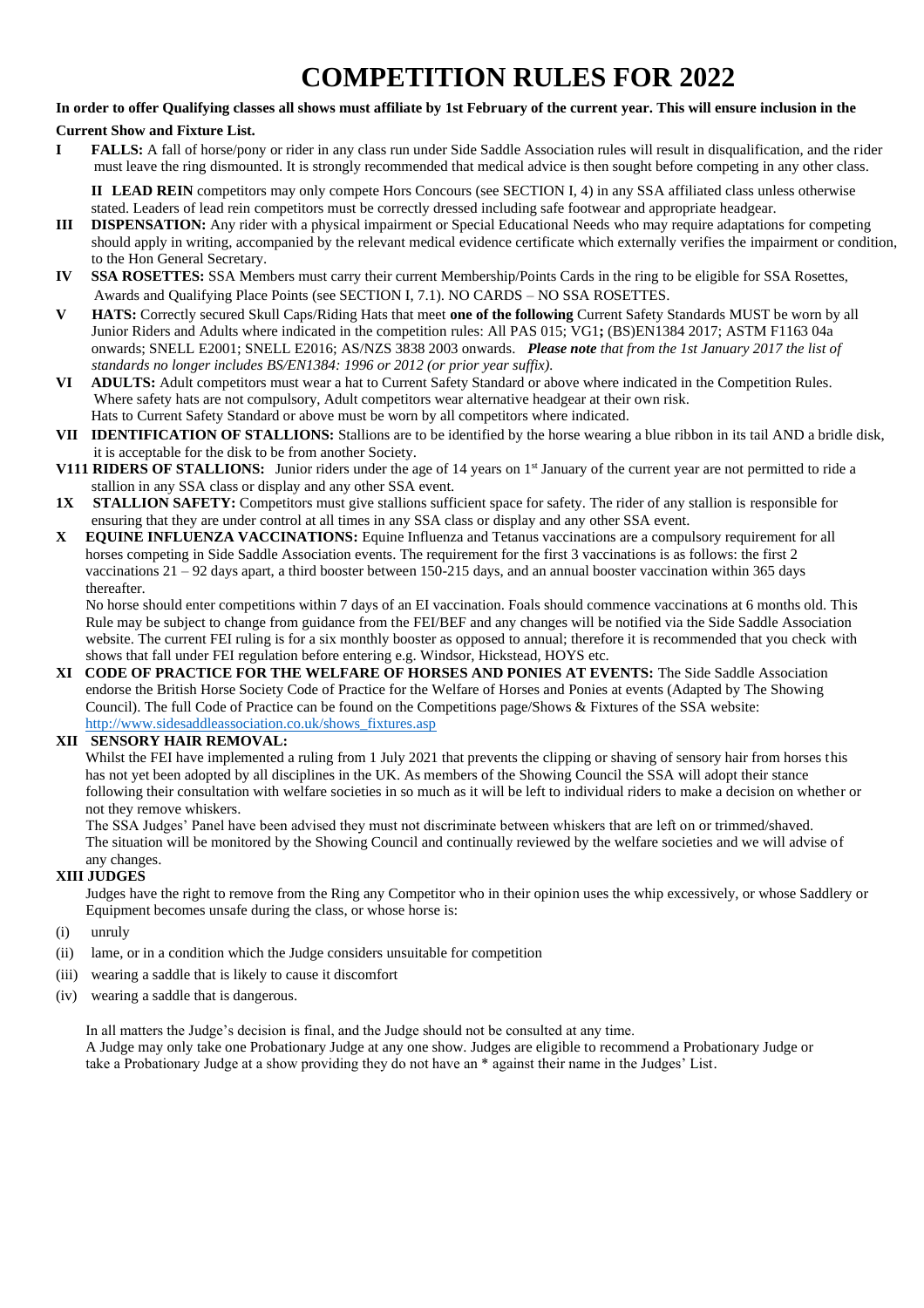# **SECTION I**

# **SIDE SADDLE EQUITATION – RULES FOR QUALIFYING CLASSES**

# **1 MEMBERSHIP QUALIFICATION**

1.1 Only Life, or paid up Full and Junior Members of the Side Saddle Association are eligible to win Qualifying Points, to receive Side Saddle Association rosettes and to proceed to the National Equitation Championships. (Associate Members, or competitors who are not Members of the Association, are therefore not eligible to win Qualifying Points, receive the Association's rosettes or compete in the National Equitation Championships).

1.2.1 JUNIOR MEMBERSHIP. A Junior Member is a Member who has attained their 5th birthday and is aged under 18 on 1st January of the current year.

1.2.2 A Young Rider is aged over 5 years but under 14 on 1st January of the current year.

# **2 JUDGING CRITERIA**

In all Equitation classes it is the rider and not the horse that is judged and qualifies, as there will be no reference to the sex, breeding or conformation of the horse. However, horses should, in the opinion of the judge, have manners suitable for carrying a side saddle. Horses shall be four years old or over.

2.1 Judges will take into account effective horsemanship, suppleness, straightness, poise of the rider and overall impression of the combination of the rider and horse.

2.2 Competitors should not compete under a judge who, during the previous six months, has given them individual instruction.

(A Side Saddle Association Clinic is exempt). Competitors may compete Hors Concours (see 4).

2.3 The Judging criteria for Qualifying classes does not permit competitors to share a horse or pony. If a horse or pony is shared, at the Judge's discretion, the second rider competes Hors Concours (see 4) and will only ride the freestyle show (see 5.2) at the end of the class.

2.4 No persons are permitted in the ring during an Equitation class, except to bring rugs, assist with remounting or, at the judge's discretion, provide other assistance. Competitors are encouraged to dismount during other competitors' individual shows.

2.5 If any change to saddlery, clothing or equipment takes place during any Equitation class, the competitor automatically becomes Hors Concours (see 4).

# **3 SUBSTITUTION OF HORSES**

There will be no bar to the substitution of one horse for another in a side saddle Equitation Qualifying class.

# **4 HORS CONCOURS COMPETITORS**

4.1 Members competing Hors Concours must ensure that the Show Secretary, Judge, and Ring Steward are informed before the commencement of the class.

4.2 Competitors must provide and wear a white armband.

4.3 Members competing Hors Concours will only be awarded 2 Qualifying Points **(excluding lead rein competitors);** they may not receive Side Saddle Association Rosettes, Show Rosettes or any Prize with the exception of Open and Junior Equitation classes

where LEAD REIN competitors should be considered for the Junior Turnout Rosette. Leaders must be correctly dressed.

# **5 SIDE SADDLE EQUITATION QUALIFYING CLASS JUDGING PROCEDURE**

5.1 Competitors enter the ring together and are required by the Judge to walk, trot and canter on the right rein, followed by a change of rein through trot and canter left, before being called into line.

5.2 Each competitor is asked to give a freestyle show not exceeding 2 minutes, including some walk on one rein, and trot and canter on each rein.

5.3 Each competitor's saddle and turnout will be inspected after completing the freestyle Show. (See Turnout Guidelines).

- 5.4 LATECOMERS. Competitors who enter the ring after the class has started trotting may only compete Hors Concours (see 4).
- 5.5 LEAD REIN competitors may only compete Hors Concours (see 4).

# **6 QUALIFICATION FOR CHAMPIONSHIP**

Competitors in Qualifying Equitation Classes are awarded Qualifying Points based on their placings, provided they are carrying

their Championship Points Cards, in the ring or arena.

6.1 Qualifying Points are awarded as follows: 1st place: 5 points 2nd place: 4 points 3rd place: 3 points 2 Qualifying Points are awarded for competing but not being placed in the first three. (For Open classes, please also see 7).

6.2 No Qualifying Points are awarded in the event of a fall during a class, or in the event of a Judge removing a competitor from the Ring

(see 10.2), or in the event of a competitor leaving the ring without the Judge's permission.

# **7 CHAMPIONSHIP QUALIFYING POINTS**

7.1 Competitors in the Equitation Championship Qualifying Classes must present their current Championship Points Cards in the ring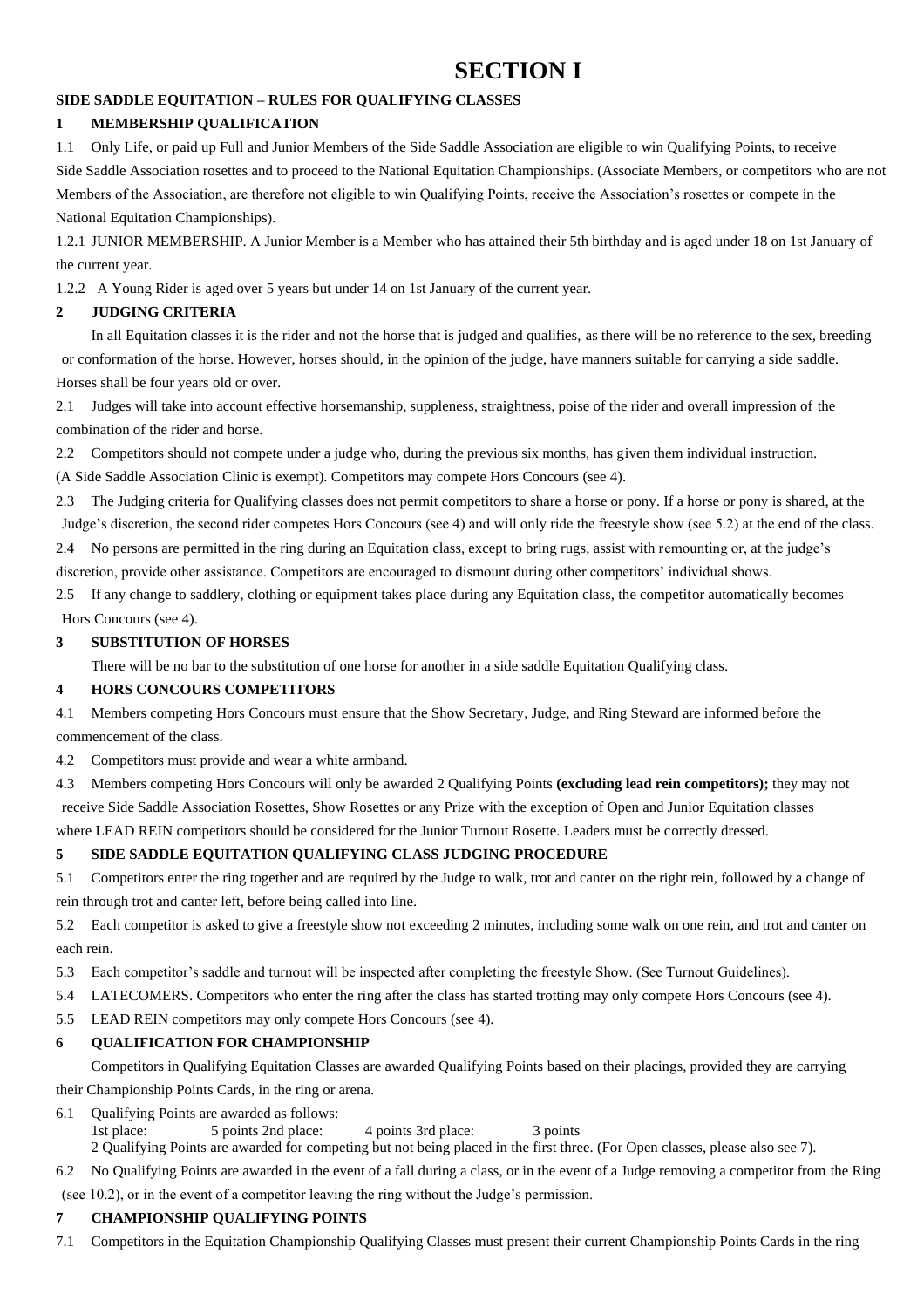in order to be signed by the Judge. If no Points Card no SSA Rosettes or Points for that placing are awarded and they go down the line to the next Member with their Points Card. Members presenting their cards after the class are only eligible for 2 Qualifying Points regardless of their class placing.

7.2 In Open classes, competitors will receive the affiliating Show's trophies, rosettes and prize monies as they stand.

7.3 SSA rosettes and Qualifying Points shall be awarded to eligible Adult and Junior Members as two sections; i.e. the three highest placed Adult Members and the three highest placed Junior Members will each receive SSA rosettes and Qualifying Points All other Members receive 2 points each.

7.4 The Young Rider rosette sponsored by Southernden Farm will be awarded to the highest placed rider aged under 14 on 1st January.

7.5 2 Qualifying Points shall be awarded to Adult and Junior Members who participate as mounted guinea pigs at SSA Examinations

and Seminars. Championship Points Cards must be presented on the day.

7.6 Continuation cards can be obtained from the Hon. General Secretary.

# **8 TURNOUT ROSETTES**

8.1 In Open, Adult and Junior Equitation Qualifying Classes, a rosette in memory of the late Mr R Philpot is offered to the highest placed Adult Member and Manor Grange Stud Show Centre offers a rosette to the highest placed Junior Member, whom the Judge considers to be the best turned out.

# **9 QUALIFIER FOR THE SIR LANCELOT MEMORIAL TROPHY (selected shows only)**

9.1 A Special rosette will be offered to the Adult Member of the SSA Area in which the show is organised, who is judged, during the Equitation Class, (irrespective of final placing) to be the most elegant. That Member will be eligible to compete in the Final for the Sir Lancelot Memorial Trophy (donated by the late Mrs. E. Skelton) at the National Side Saddle Show. A Member may only qualify once per season between one National Show and the next, and if the Judge's first choice has already qualified, the rosette will be awarded to the next eligible competitor.

9.2 Up to two 'Sir Lancelot' Qualifiers may be organised by each Area each year. These are held by invitation of the Chairman of the SSA Area in which the Show(s) is/are held.

# **10 JUDGES**

10.1 All Equitation Qualifying Classes must be judged by a current SSA Panel Judge who is either a Life, Full, Associate or Honorary Member. Judges are responsible for checking from the current SSA Shows and Fixtures List that they are judging at a correctly affiliated show. 10.2 Judges have the right to remove from the Ring any Competitor who in their opinion uses the whip excessively, or whose Saddlery

or Equipment becomes unsafe during the class, or whose horse is:

- (i) unruly
- (ii) lame, or in a condition which the Judge considers unsuitable for competition
- (iii) wearing a saddle that is likely to cause it discomfort
- (iv) wearing a saddle that is dangerous.
- 10.3 In all matters the Judge's decision is final, and the Judge should not be consulted at any time.

10.4 A Judge may only take one Probationary Judge at any one show. Judges are eligible to recommend a Probationary Judge or take a

Probationary Judge at a show providing they do not have an \* against their name in the Judges' List.

10.5 Sir Lancelot Memorial Trophy will be judged by a recognised Panel or invited guest judge.

# **11 TROPHIES**

All trophies, which are the property of the Side Saddle Association, are deemed Perpetual Challenge Trophies.

# **12 LIABILITY DISCLAIMER**

The Side Saddle Association accepts no liability for any accident, damage, injury or illness to horses, riders, grooms, spectators or any other person whatsoever.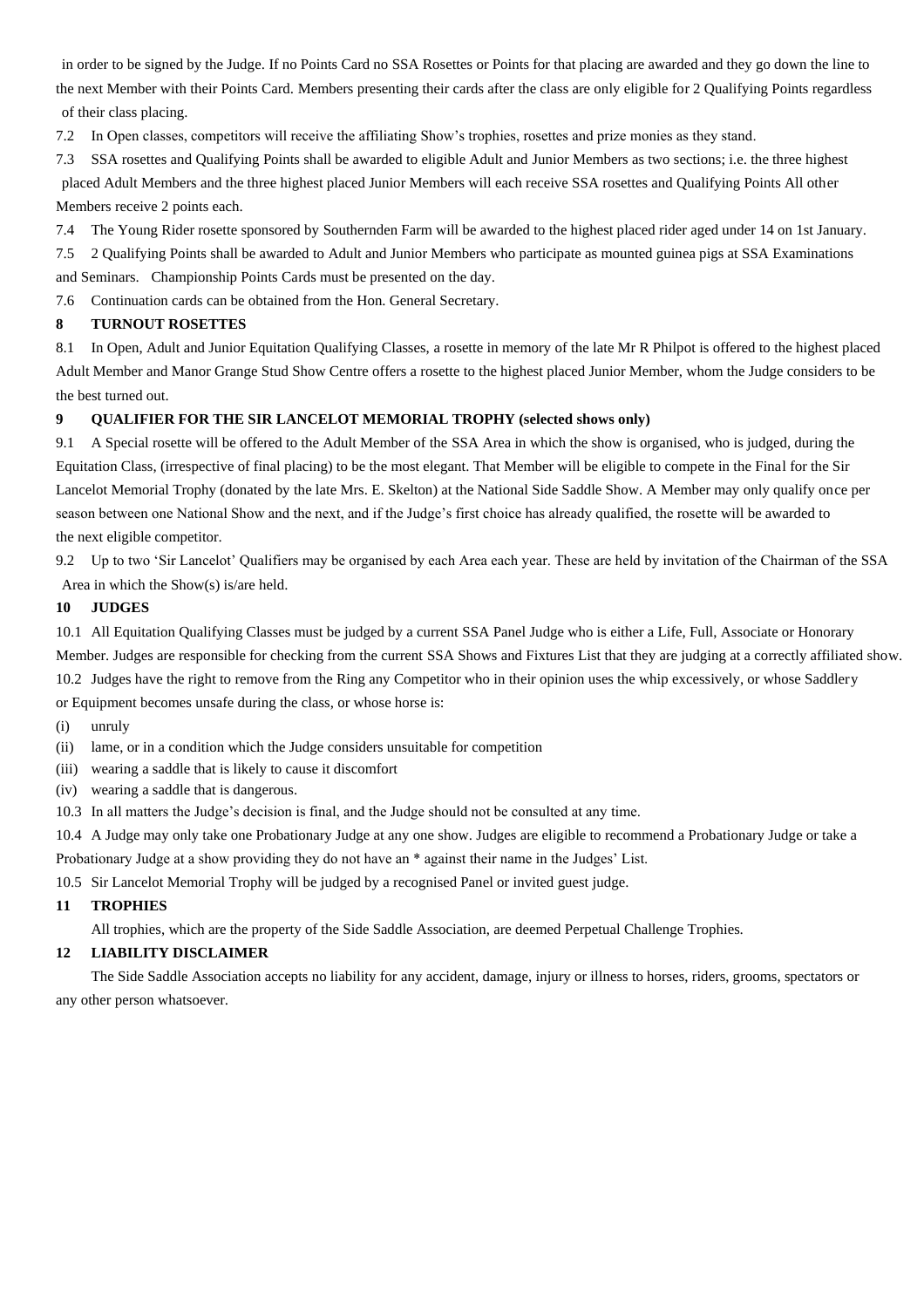# **SECTION II**

# **NATIONAL EQUITATION CHAMPIONSHIPS A. NATIONAL EQUITATION & TURNOUT CHAMPIONSHIPS QUALIFICATIONS**

Any Member entering any Championship Equitation Class must have won at least 10 Qualifying Points in Qualifying classes between the previous and the current National Equitation Championship. The following additional qualifications apply:

- 1 In order to qualify to enter the NOVICE EQUITATION CHAMPIONSHIPS at Junior level, Members must not have:
- (i) been placed first or second in a Novice Equitation & Turnout class at the National Equitation Championships in two consecutive years.
- 2 In order to qualify to enter the NOVICE EQUITATION CHAMPIONSHIPS at Adult level, Members must not have:
- (i) been Novice Champion/Reserve Champion, or been placed first in a Novice Equitation & Turnout class at the National Equitation Championships within the last three years preceding the show, or

(ii) been placed in the first six in an Intermediate Equitation & Turnout class at the National Equitation Championships within the last three years, or

(iii) competed in an Open Equitation & Turnout class at any previous National Equitation Championships.

- 3 In order to qualify to enter the ADULT INTERMEDIATE EQUITATION CHAMPIONSHIPS, Members must not have:
- (i) been Intermediate Champion/Reserve Champion, or been placed first in an Intermediate Equitation & Turnout class at the National Equitation Championships within the last three years preceding the show, or
- (ii) been placed in the first six in an Adult Open Equitation & Turnout class at the National Equitation Championships within the last three years.
- 4 In order to qualify to enter the OPEN EQUITATION CHAMPIONSHIPS at Adult or Junior levels, Members must have:

(i) been placed first or second at least once in Qualifying classes between the dates of the previous and the current the National Equitation Championships.

# **EXPLANATORY NOTES**

(a) Members who have been placed first or second in Qualifying classes since the previous National Equitation Championships, but do not feel capable of entering the Open Equitation Championship class, may enter the appropriate Novice or Intermediate Class provided that they have gained at least 10 Qualifying Points and are otherwise eligible for the class.

(b) Members who have at any time competed in Open Equitation Championship classes or have been Intermediate Champion or Reserve or have been placed first in the Intermediate Equitation Championship class automatically qualify to enter the current year's Open Equitation Championship class, provided that they have won at least10 Qualifying Points in Qualifying classes.

(c) Adult Members who were Junior Members in the previous year may enter the Adult Equitation Championship class of their choice, provided that they have gained the appropriate qualifications for the class.

(d) Each Equitation Championship will have its own Test, which will be published in the current year's Shows and Fixtures List and on the website.

(e) At the National Side Saddle Show, Members may enter only one Championship class.

(f) At the National Side Saddle Show, a Newcomer is a Member who has not previously competed in an Equitation Championship class at any level.

### **B. RIDER OF THE YEAR AND OTHER CHAMPIONS**

Please see the **NOTE** explaining the scoring method at the end of Section B.

- 1 The Adult Side Saddle Rider of the Year shall be determined from a Ride-Off. The four members with the highest percentage score totals from the Adult Open Equitation Championship Class and the Open Adult Equitation Jumping Class, riding the same horse or pony, qualify for the Ride-Off. During the Year as title-holder, the Rider of the Year may be required to represent the SSA at certain events.
- 2.1 The Junior Side Saddle Rider of the Year shall be the Junior Member, riding the same horse or pony, with the highest percentage score totals from the Junior Open Equitation Championship class and the Junior Open Equitation Jumping class.
- 2.2 The Young Rider Open Champion shall be the Young Rider, riding the same horse or pony, with the highest percentage score totals from the Young Rider section of the Junior Open Equitation Championship class and the Young Rider section of the Junior Open Equitation Jumping class. The Young Rider may win overall and also be the Junior Rider of the Year.
- 3 The Adult Intermediate Champion shall be the Adult Member, riding the same horse or pony, with the highest percentage score totals from the Adult Intermediate Equitation Championship Class and the Adult Intermediate Equitation Jumping Class.
- 4 The Adult Novice Champion shall be the Adult Member, riding the same horse or pony, with the highest percentage score totals from the Adult Novice Equitation Championship Class and the Adult Novice Equitation Jumping Class.
- 5.1 The Junior Novice Champion shall be the Junior Member, riding the same horse or pony, with the highest percentage score totals from the Junior Novice Equitation Championship Class and the Junior Novice Equitation Jumping Class.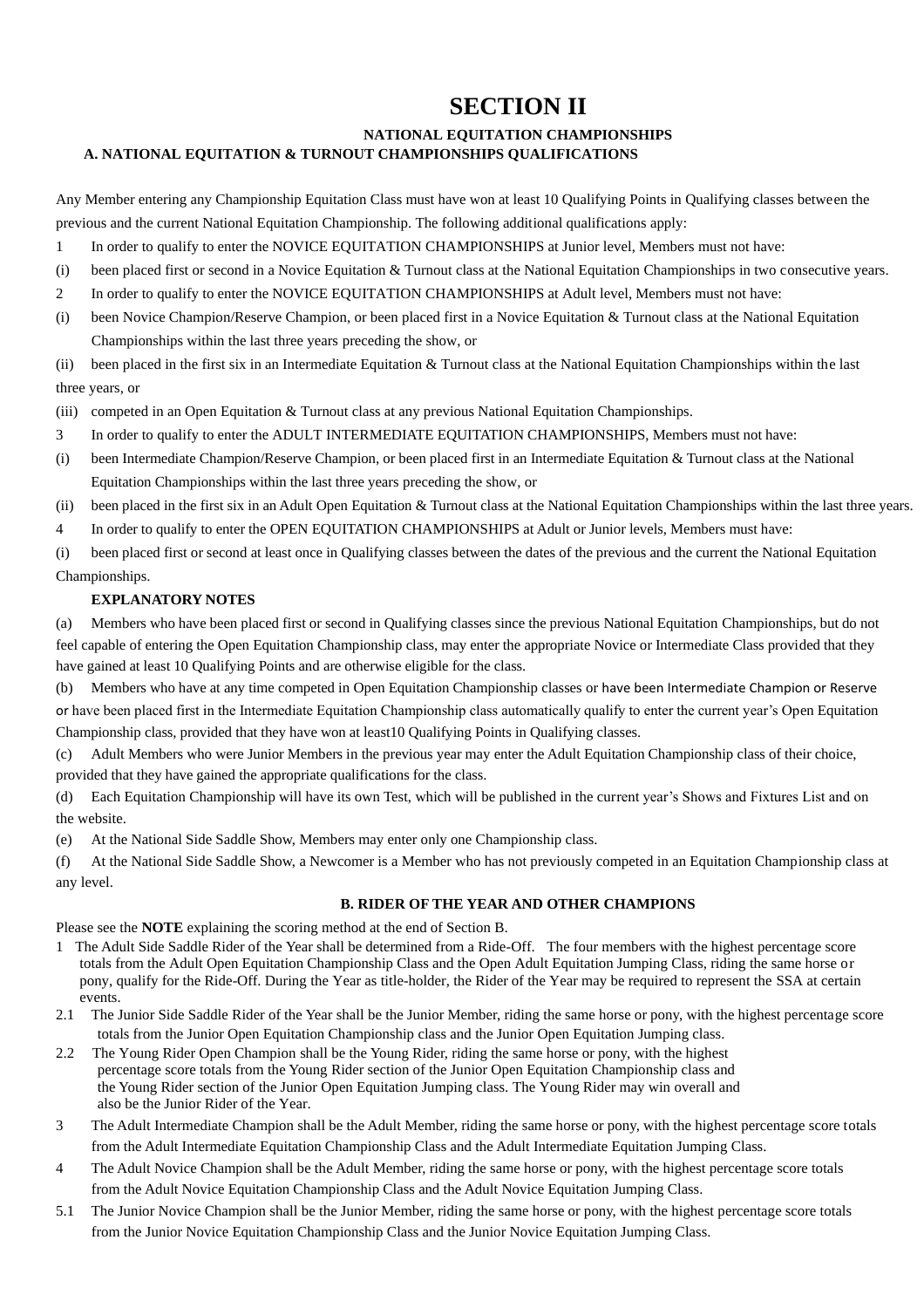5.2 The Young Rider Novice Champion shall be the Young Rider, riding the same horse or pony, with the highest percentage score totals from the Young Rider section of the Junior Novice Equitation Championship class and the Young Rider section of the Junior Novice Equitation Jumping class. The Young Rider may win overall and also be Junior Novice Champion

6 The Adult Amateur Champion shall be the Adult Member, riding the same horse or pony, with highest percentage score totals from the Adult Open Equitation Championship Class and the Adult Open Equitation Jumping Class. The definition of 'Amateur' will be given in the National Side Saddle Show Schedule.

**NOTE:** The Rider of the Year and other Championship results are achieved by adding the total Equitation percentage marks (which include the Turnout marks) and total Equitation Jumping percentage marks (which include the Penalties marks) together and dividing by our to achieve the final percentage. In the event of a tie, the competitors with the highest percentage score totals in the Equitation riding phase shall take the highest place(s). Only those competitors entered in the Rider of the Year and other Championships shall have their percentage marks included for the overall results.

### **C. OVERSEAS COMPETITORS**

1 Overseas Members may compete in Equitation Championship classes at Junior, Novice, Intermediate or Open level without Qualifying Points.

2 Overseas Members are not eligible for any of the Equitation Championship titles without having gained appropriate Qualifying Point s (Section IIA).

- 3 In Equitation and Equitation Jumping classes, English habits, and hard hats where required, are compulsory.
- 4 In all other classes, Overseas Members may wear traditional habits.

5 The Adult Overseas Champion shall be the Adult Overseas Member, riding the same horse or pony, with the highest percentage score totals from the Adult Open, Adult Intermediate and Adult Novice Equitation Championship class and the Adult Open, Adult Intermediate and Adult Novice Equitation Jumping class. See NOTE at the end of Section B.

# **D. CONDUCT OF CHAMPIONSHIP EQUITATION TESTS**

- 1 The Tests will be conducted in accordance with the Side Saddle Association Rules as they appear in the current Members' Handbook.
- 2 The approximate time allowed for each test is 5 minutes.
- 3 The arena for the Open and Intermediate tests measures 20m x 60m, and for the Novice tests 20m x 40m.
- 4 Scale of marks for all tests:10 excellent, 9 very good, 8 good, 7 fairly good, 6 satisfactory, 5 sufficient, 4 insufficient,  $3 -$  fairly bad,  $2 -$  bad,  $1 -$  very bad,  $0 -$  not performed.
- 5 Penalties for error of course:1st error = 2 marks, 2nd error = 4 marks, 3rd error = 8 marks, 4th error = elimination.
- 6 Equitation Championship tests may not be commanded or performed on a lead rein.
- 7 Judges will assess the Correctness of the Rider's position and the Influence on the Horse/Pony's way of going and the Stability and Balance of the Saddle.

### **E. EQUITATION JUMPING**

Competitors may only compete once in any Equitation Jumping class, but may ride subsequent rounds, the National Side Saddle Show excepted, Hors Concours on another horse or horses.

#### **1 THE COURSE**

- (a) The course shall consist of at least six fences: rustic, coloured or a mixture of both.
- (b) Maximum height of fences (competitors may select at which height they would like to jump within their relevant class):

**Young Rider & Junior Novice A: Maximum number of fences 8**38 cms (1′3″) max height, 30cms (1′0″), max spread, first 2 fences max height 30 cms (1′0″)

**Young Rider & Junior Novice B: Maximum number of fences 8**53 cms (1′9″) max height, 38 cms (1′3″), max spread, first 2 fences max height 46 cms (1′6″)

Young Rider & Junior Open A: Maximum number of fences 8 53 cms (1'9") max height, 38 cms (1'3"), max spread, first 2 fences max height 46 cms (1′6″)

Young Rider & Junior Open B: Maximum number of fences 8 70 cms (2'3") max height, 46 cms (1'6"), max spread, first 2 fences max height 61 cms (2′0″)

**Adult Novice A: Maximum number of fences 8** 70 cms (2′3″) max height, 46 cms (1′6″), max spread, first 2 fences max height 61 cms (2′0″)

**Adult Novice B: Maximum number of fences 8** 76 cms (2′6″) max height, 61 cms (2′0″), max spread, first 2 fences max height 70 cms (2′3″)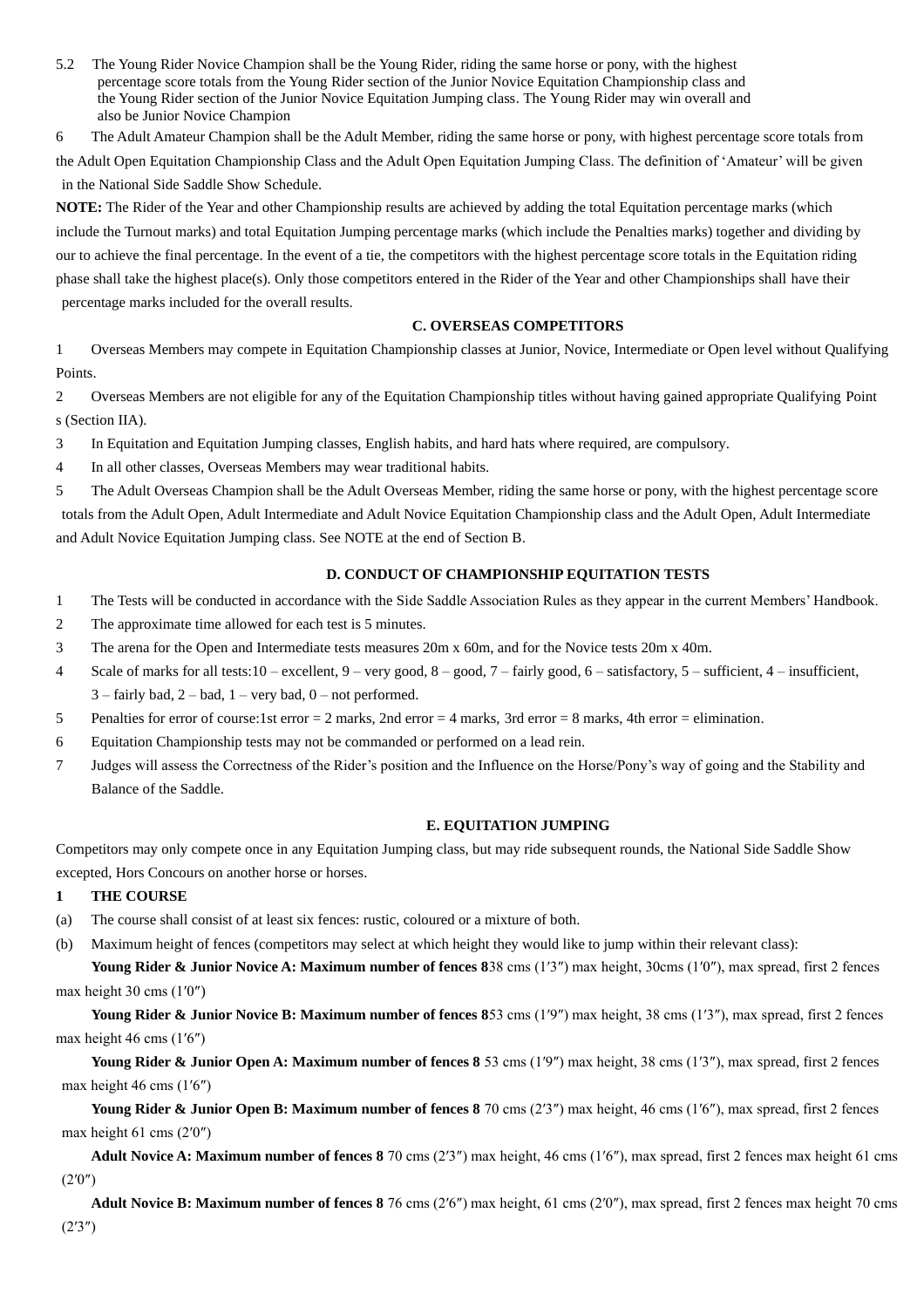**Adult Intermediate A: Maximum number of fences 9** 76 cms (2′6″) max height, 61 cms (2′0″), max spread, first 2 fences max height 70 cms (2′3″)

**Adult Intermediate B: Maximum number of fences 9** 84 cms (2′9″) max height, 70 cms (2′3″), max spread, first 2 fences max height 76 cms (2′6″)

**Adult Open A: Maximum number of fences 10** 84 cms (2′9″) max height, 70 cms (2′3″), max spread, first 2 fences max height 76 cms (2′6″)

**Adult Open B: Maximum number of fences 10** 91 cms (3′0″) max height, 76 cms (2′6″), max spread, first 2 fences max height 84 cs (2′9″)

(c) It is recommended that the first fence is built on the right rein towards the collecting ring

(d) Doubles and 'dog leg' turns MAY NOT be included at any level

### **2 JUDGING**

2.1 Two judges, marking independently, and positioned in different areas of the Arena, will judge the competitors. At the National

Equitation Championships there will be a third judge who will be adjudicating the Penalties only; these Penalties will be deducted from each set of Bonus points from the other judges.

2.2 The two Judges will take into account effective horsemanship, suppleness, straightness, poise of the rider, the presentation of the horse to the obstacle, the rider's position and the fluency and correct style of both horse and rider over the obstacle and when landing.

2.3 Each obstacle will attract a maximum of 10 bonus marks using the following scale: 10 – excellent, 9 – very good, 8 – good,

7 – fairly good, 6 – satisfactory, 5 – sufficient, 4 – insufficient, 3 –fairly bad, 2 – bad, 1 – very bad, 0 – not performed.

An overall general impression mark out of 20 will be awarded.

- 2.4 In the event of a tie, the Bonus Marks (excluding penalties) will take precedence, followed by the Overall General Impression marks.
- 2.5 Each competitor will commence the round immediately after the bell (no salute required).

# **3 PENALTIES**

From the bonus marks awarded, the following penalties will be deducted:

| Knocking down any part of an obstacle, including a wing: 2 penalties 1st refusal: |                      | 3 penalties 2nd refusal: 6 penalties |
|-----------------------------------------------------------------------------------|----------------------|--------------------------------------|
| 3rd refusal: Elimination                                                          |                      |                                      |
| Re-crossing original track will be considered a refusal.                          | Taking wrong course: | Elimination                          |
| Fall of horse and/or rider in ring:                                               | Elimination          |                                      |
| Horse and rider leaving the arena:                                                | Elimination          |                                      |
|                                                                                   |                      |                                      |

Any outside assistance: 10 penalties

# **4 SADDLERY AND EQUIPMENT**

- 4.1 Any conventional bridle, with bit, may be used.
- 4.2 Only one noseband may be used. It may be either a cavesson, flash, grackle or drop noseband.
- 4.3 Martingales are permitted, either running or standing. Neck-straps are permitted.
- 4.4 No side reins, running, draw, check or bearing reins are allowed. Market Harboroughs are not allowed.
- 4.5 Boots and bandages are allowed.
- 4.6 Blinkers and hoods are not allowed.
- 4.7 A whip not more than 1 metre (39″) in length may be carried.
- 4.8 A blunt spur is optional for Adults but may not be worn by Juniors.
- 4.9 Back protectors are permitted. If a jacket is not worn, a sweater of a colour similar to that of the apron must be worn.
- 4.10 Hats to Current Safety Standard or above must be worn.

# **SECTION III**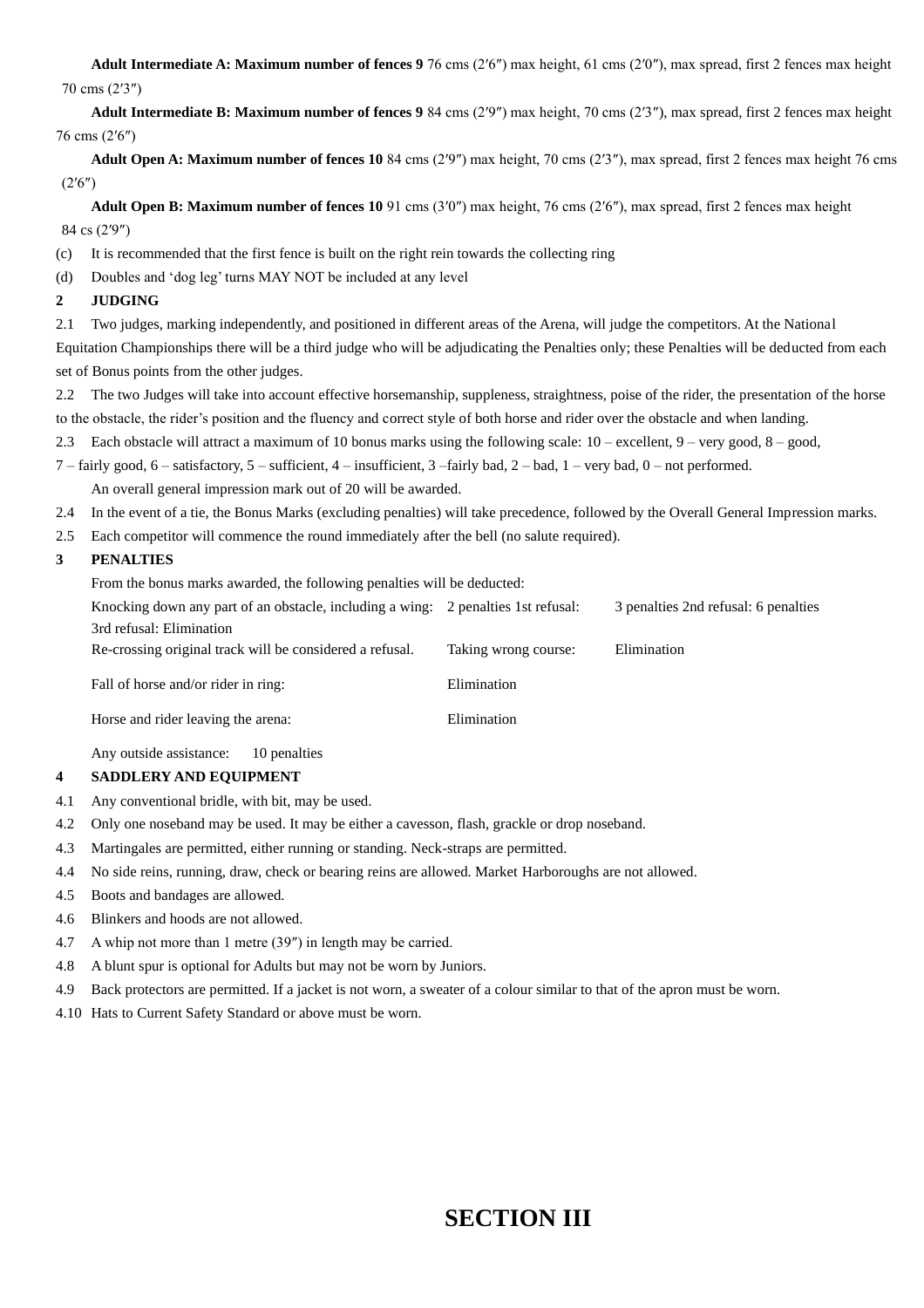### **ADDITIONAL CLASSES AVAILABLE TO AFFILIATING SHOWS**

Unless stated against individual classes, the Judge shall be on the current SSA Judges' Panel.

# **SIDE SADDLE RIDING CLUB HORSE/PONY OPEN CLASS**

Hats to Current Safety Standard or above must be worn.

Open to horses and ponies 4 years old or over. Riders will be required to give a short show including a small jump, maximum height 61cms (2′) excluding the National Show. The height may be adjusted during the course of the class at the Judge's discretion. The class shall be judged on the show, the manners of the horse/pony, and its suitability for the rider. Conformation will not be considered. A Special rosette will be awarded to the highest placed Adult and Junior Members of the SSA.

### **BEST HORSE OR PONY RIDDEN SIDE SADDLE**

Open to horses or ponies 4 years old or over: conformation and manners will be taken into consideration. Horses/ponies will not be stripped. Special rosette to the highest placed Adult and Junior Members of the SSA. The Highest placed coloured exhibit **ridden by a competitor aged 16ys or over** (who has not already qualified) receives a Special Rosette and qualifies for the Side Saddle Final at the CHAPS Championship Show. Open to any type of exhibit". Lead rein riders are eligible for this class. Leaders must be correctly dressed.

# **CONCOURS d'ÉLÉGANCE CLASSES**

The Judges for the following two classes shall be on the current SSA Judges' Panel but may be assisted by a Celebrity or Sponsor.

### **SIDE SADDLE CONCOURS d'ÉLÉGANCE**

The sole criterion for this class is the elegance of the picture presented by horse and rider. Attention may be paid to the rider's personal appearance, but detailed inspection of rider or tack is not required. Fancy dress or period costume is not permitted. Competitors are required to walk, trot and canter. No individual show is required, but the Judge may ask groups of three or four riders to give short displays. A Special rosette will be awarded to the highest placed Adult and Junior Members of the SSA carrying their current Championship Points Cards.

**N.B.** Silk hats are permitted to be worn by Adults in this class AT ANY TIME OF DAY.

Juniors must wear hats to Current Safety Standard or above for this class.

Where this class is a main ring attraction Shows may, at their discretion, limit entries to adult competitors only and the rosette provided for the highest placed Junior will not be awarded.

# **SIDE SADDLE COSTUME CONCOURS d'ÉLÉGANCE**

The sole criterion for this class is the elegance of the picture presented by horse/pony and rider and the way of going of the horse/pony. Safe tack must be used. Detailed inspection of the rider's period costume is not required. Fancy Dress is not permitted. Competitors are required to walk, trot and canter. No individual show is required, but the judge may ask small groups of riders to give short displays. A Special rosette will be awarded to the highest placed Adult and Junior Members of the SSA carrying their current Championship Points Cards. Competitors should produce a brief written résumé of their costume for the Commentator.

Juniors must wear hats to Current Safety Standard or above for this class.

### **QUALIFIER FOR THE CLASSICAL LADIES SIDE SADDLE FINAL**

The Judge shall be on the current *SHBGB, BSHA or SSA Judging Panels.*

*A maximum of 3 qualifiers per annum are permitted for SSA Area run Shows*

*Open to SSA Adult Members a*nd Non-members, aged 18 and over on January 1st of the current year, riding side saddle, on horses exceeding 148cms (14.2hh). To be judged 25% conformation and action, 25% manners and way of going, 25% rider, and 25% turnout of horse & rider, by a SHBGB, BSHA, BSPS, P(UK) or SSA Panel Judge. Judges may request a short show, but will not ride exhibits; horses will not be Traditional habits must be worn. Fancy Dress and Period Costumes NOT permitted. **N.B.** Silk hats are permitted to be worn in this class AT ANY TIME OF THE DAY, UNLESS SHOW SCHEDULE WORDING STIPULATES SAFETY HATS MUST BE WORN AT ALL TIMES. Judges are requested to use the mark sheet provided. The highest placed horse/rider combination qualifies for the Final to be held at the National Side Saddle Show. In the event of previous qualification, this may be passed down to fourth place. **Special rosettes** are offered by **Mrs. T. Mitchell & Mr. L. Mitchell** to the winner and if the winner has already qualified, a second rosette is awarded with the Qualification Card. Qualifying combinations are required to become Full Members of the SSA 21 days prior to the National Side Saddle Show or as soon as possible if qualified after that date to be eligible to compete at the Final. Combinations qualifying between one National Side Saddle Show

and the next may carry forward the qualification, for that year only.

The four highest placed **Riding Horse**, **Hack** *(not ex 160cm)*, **Cob** or **Hunter**, Mare or Gelding, 4 years and over, ridden by a SSA Adult Member qualify for the current year's **BSHA Championship Show Mears Ladies Show Horse Championship** and if already qualified the ticket will go to the next highest placed horse down to 5<sup>th</sup> place. Combinations qualifying after the current year's BSHA Championship Show may carry forward the qualification, to the following year. **SSA Members** who qualify for **The Mears Ladies Show Horse Championship**, **will not be required to join the BSHA** in order to compete in any **Side Saddle class** at the **BSHA National Championship Show.** If the BSHA Championship Show entries have closed at the time of qualification, competitors will not be charged a late entry fee for the **Championship**.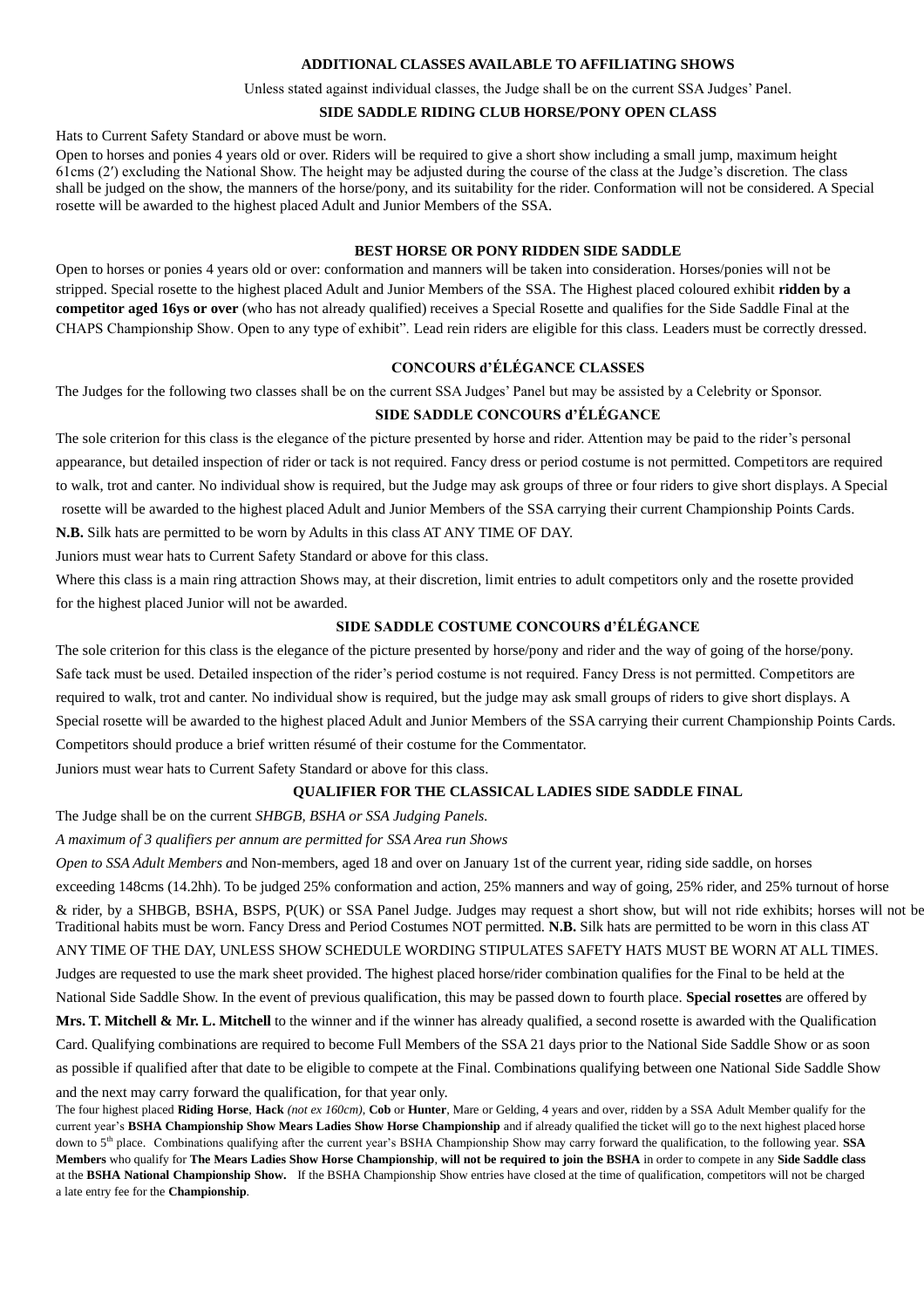#### **EQUITATION JUMPING (to be run under SSA Rules)**

The course shall consist of six to ten fences: rustic, coloured or a mixture of both. Maximum heights of fences – see page 18. Hats to Current Safety Standard or above must be worn.

Shows may title their class(es) at their discretion.

### **PONY RIDER SIDE SADDLE STAKES**

Open to ponies not exceeding 148cms (14.2hh). The course will consist of 6 to 10 obstacles, minimum height of 46cms (1′6″) and maximum height of 61cms (2′), spread not to exceed 61cms (2′). There will be no doubles.

# **HORSE STARTER SIDE SADDLE STAKES**

Open to Horses exceeding 148cms (14.2hh). The course will consist of 6 to 10 obstacles, minimum height of 61cms (2′) and maximum height of 76cms (2′6″), spread not to exceed 76cms (2′6″). There will be one double of uprights.

### **TOP HAT SIDE SADDLE STAKES**

Open to Adult riders only. The course will consist of 6 to 10 obstacles, minimum height 84cms (2′9″), maximum 91cms (3′0″) approx., and spread not to exceed 91cms (3′0″). In the event of a tie after the first round there will be a timed jump-off.